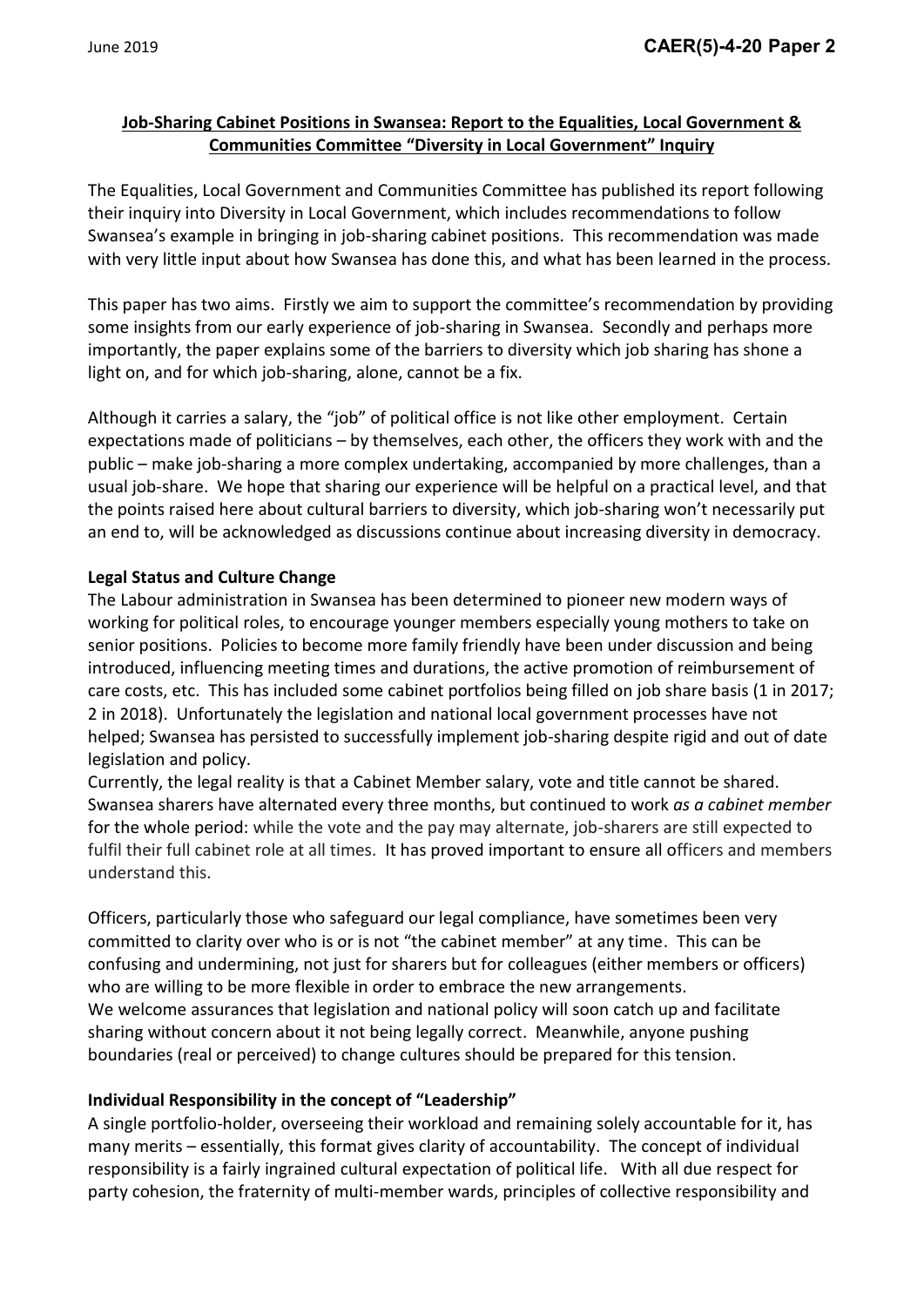the ultimate shared success or failure of a political administration, individual politicians are ultimately judged according to their own actions, by their colleagues, the media and crucially the electorate. This creates a philosophical dilemma as well as a practical challenge for job-sharing. Collaboration and integration also have many merits. The WBFG Act expects politicians to model these ways of working and we recognise the dangers of any silo mentality. But in the custom and practice of political life, even if collaborating with each other as competent individuals is expected, and works very well, going beyond that to working in a truly integrated way jars against concepts of individual leadership, and this is particularly notable with job-sharing. A nervous dance can emerge, with sharers anxious not to undermine each other and colleagues anxious about maintaining equal communication and collaboration with both partners.

It is worth considering how closely (or not) the qualities associated with "leaders" resemble those we'd look for in a working partner. Concepts of "leadership" shape working cultures and set our expectations of the people we support into leadership roles, who then perpetuate those cultures. The current, rather individualistic, culture of political work is one in which job-sharing can be an awkward fit. To put this another way: people who have enjoyed job-sharing in settings where individual leadership isn't so paramount and where collaboration and integration occur more naturally may well find their natural working style an awkward fit with politics.

In discussions of diversity, may be recognized that diversity of *working styles* is as necessary as of race, age, sex, economic status etc, and we may know that working styles embedded long ago by white, wealthy men do not suit everyone, but they don't seem to be being fundamentally challenged while discussions about diversity focus on practicalities. Getting more women into leadership won't necessarily change these cultures, and nor will more job-sharing.

### **Workload**

The workload of any cabinet member is unpredictable. For conscientious post-holders, seeking to drive improvement and change, there will always be more than can feasibly fit into a "normal" working week. For job-sharers, the boundary of what is achievable must be drawn in more tightly to fit their restricted availability. This is not as straightforward as a standard full-time job commitment where each sharer works their 18.5 hours.

Year 1 of Swansea cabinet job-sharing saw two names heading a list of shared responsibilities. The context of rapid change (see below) meant that both the highly experienced councillor and the new officer-turned-councillor were not familiar with the latest relevant operational structure: officers, plans, partnerships, meeting cycles etc. "Two-for-the-price-of-one" syndrome struck, with both doing everything. Other commitments, such as caring duties and other paid work had to give way in a manner that other sharers, with more fixed outside commitments, simply could not indulge. Inefficiency and duplication of effort, combined with cultural struggles (mainly with officers) over **individual responsibility** necessitated a change. Year 2 saw separate portfolios drawn up, with complete clarity over who would lead on what, but with the expectation that, in the spirit (and legal sense) of job-sharing, both would maintain an overview of the whole portfolio.

A job-sharer may commit to a role that seems feasible on a part-time basis, but with split responsibilities, keeping an eye on a partner's areas requires additional time. All job-sharers may struggle with "hand-over time", and political roles are no exception. If we could deploy part-time cabinet roles, with councils allowed to have up to 10 FTE cabinet members, this would eliminate "hand-over time" but other dilemmas related to workload would still be encountered.